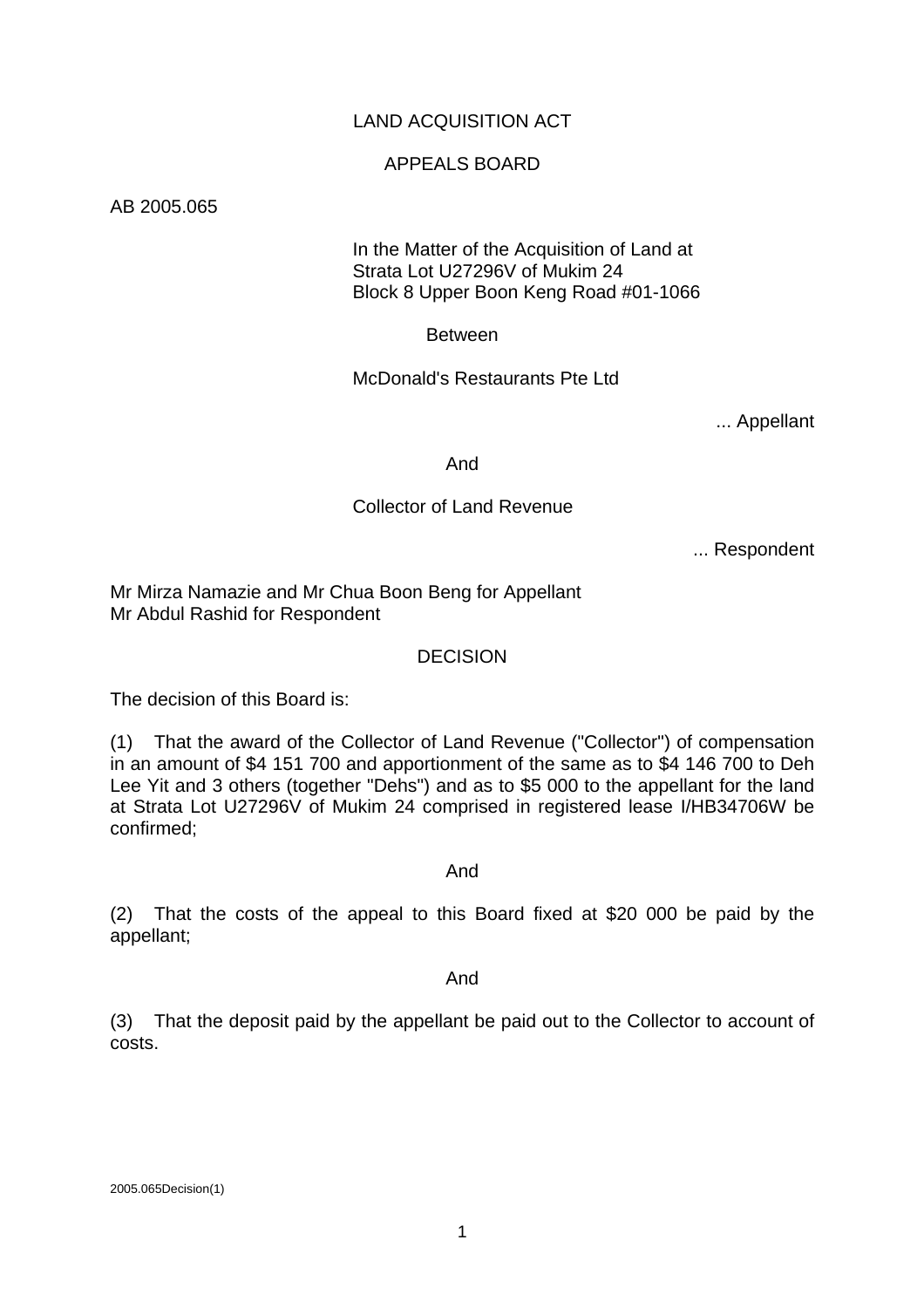## BRIEF STATEMENT OF REASONS

The reasons for the Decision/Order are:

## *Appeal*

(1) On 2001 March 22 ("acquisition date") a notification No 686 was published in the *Gazette.* The notification stated:

#### DECLARATION UNDER SECTION 5

It is hereby declared that it appears to the President that the pieces of land situate in MK 24 ... which pieces of land are more particularly described in the Schedule hereto are needed for a public purpose, viz.: SELECTIVE EN BLOC REDEVELOPMENT SCHEME - UPPER BOON KENG ROAD.

The Schedule included this:

| Lot No     | MK/TS          | AREA IN SQ M |                    | OWNER**    |
|------------|----------------|--------------|--------------------|------------|
| 5506       | MK 24          | 1 666.4      |                    | <b>HDB</b> |
| Strata Lot | Name of Lessee | Chargee      | Mortgagee Caveator |            |
| U27296V    | [the Dehs]     |              | <b>ICB</b>         |            |

\*\* Person who from available information in the Singapore Land Registry are believed to be owners (*sic*).

The declaration went on to say when and where the plan could be inspected and that the declaration was made under s 5 of the Act.

- (2) Section 5 provides:
	- (1) Whenever any particular land is needed
		- (a) for any public purpose;
		- ...

the President may, by notification published in the *Gazette*, declare the land to be required for the purpose specified in the notification.

#### And s 6 provides:

Upon the publication of a notification under section 5 (1) declaring that any land is needed for the purpose specified in the notification, the Minister or an officer authorised by the Minister in that behalf shall direct the Collector to take proceedings for the acquisition of the land.

The Collector derives his authority to take proceedings for the acquisition of the land from the direction made under s 6 and such a direction can only be made upon the publication of the notification under s 5(1).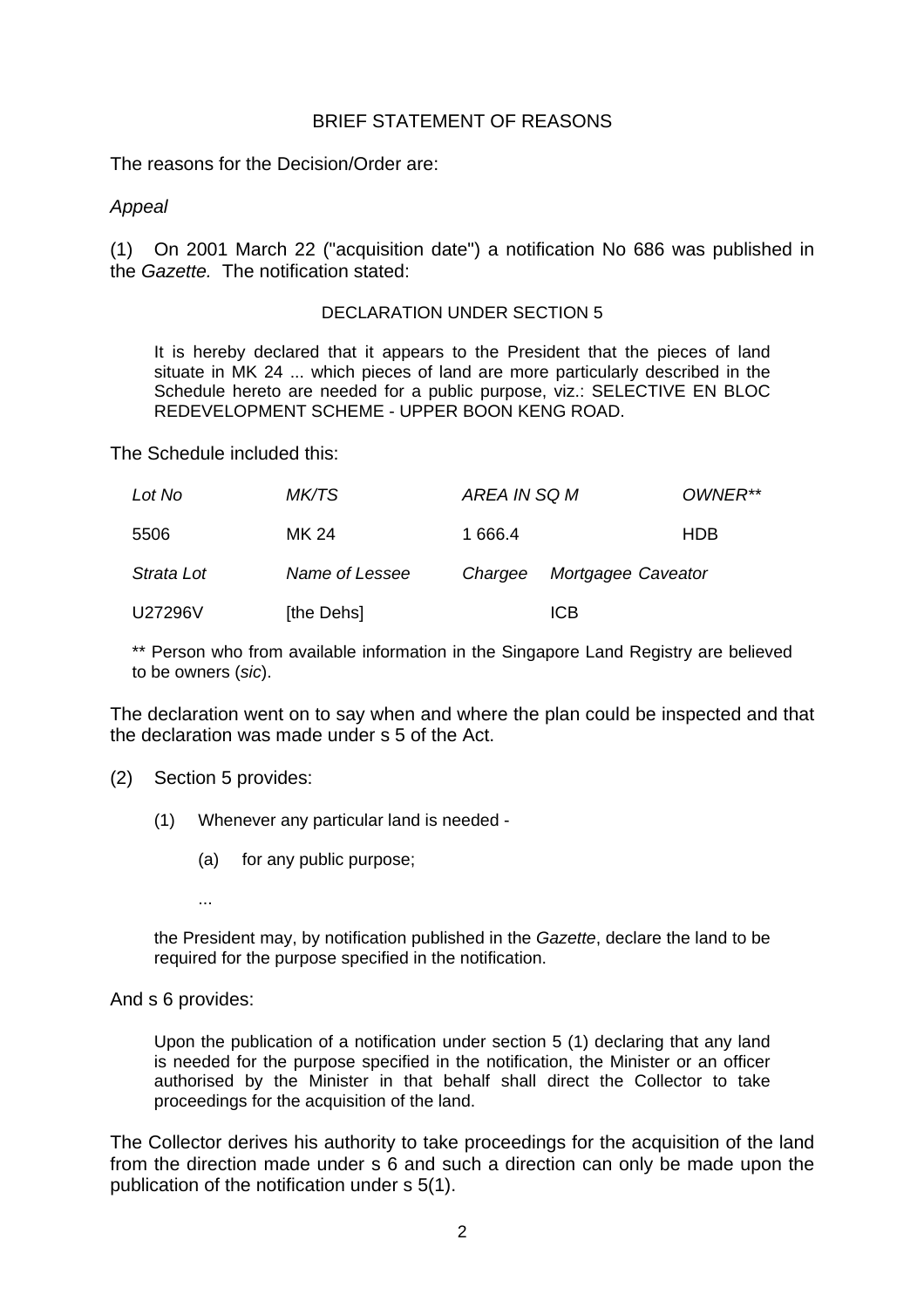(3) In some cases it may appear that a particular land is likely to be needed but some preliminary investigation may have to be undertaken before a decision is taken. To address such cases s 3 provides:

(1) Whenever it appears to the President that land in any locality is likely to be needed for any purpose specified in section 5(1), a notification to that effect shall be published in the *Gazette* ... and thereupon any officer either generally or specially authorised by the Minister in that behalf and his servants and workmen may -

- (a) enter upon and survey and take levels of any land in that locality;
- (b) dig or bore into the soil;
- (c) do all other acts necessary to ascertain whether the land is suitable for such purpose ....

Acquisition does not begin with the publication of a s 3 notification. The Collector will not be directed to take any proceedings for the acquisition of any land following the publication of such a notification alone. The notification ceases to have any effect 12 months after its publication (see sub-section (3)) and it may or may not be followed by a s 5 declaration.

(4) The notification that was published in the *Gazette* was in form a s 3 notification but with one exception. It stated that it *appeared* to the President (following the terms of s 3) that the land was *needed* (but not *likely to be needed* as provided in s 3). It was clearly not in form a s 5 declaration. It did not state that the land was *needed* and it did not declare that the land was *required* as provided in s 5. It only declared that it *appeared* that the land was *needed* and it went no further*.* However the parties are agreed that for the purpose of this appeal the notification published in the *Gazette* on the acquisition date is to be treated as a notification of a declaration made under s 5. The acquisition date was more than 5 years ago and the Collector has taken proceedings purportedly under s 6 for the acquisition of Strata Lot U27296V and a very large number of other lands comprised in the declaration and in the circumstances of this case this Board agrees that the notification may be treated as a notification of a declaration under s 5 for the purpose of this appeal.

(5) It is not in dispute that as at the acquisition date the Dehs were lessees of HDB in respect of Strata Lot U27296V under registered lease I/HB34706W for a term of 87 years commencing from 1992 July 1 ("Dehs lease") and the appellant was a sub-lessee of the Dehs under a lease dated 1997 October 3 for a term of 15 years commencing from 1996 August 15 ("McDonald's lease") and both the appellant and the Dehs are persons interested. The appellant in turn sub-let part of Strata Lot U27296V to Ong Sok Eng for a term of 3 years commencing 2001 May 1 (which is after the acquisition date) under a lease dated 2001 January 5 (which is before the acquisition date) and she entered into possession. She would have been a person interested also but it does not appear that she has claimed any interest in compensation. Only the Dehs and the appellant claim interests in compensation on account of the acquisition.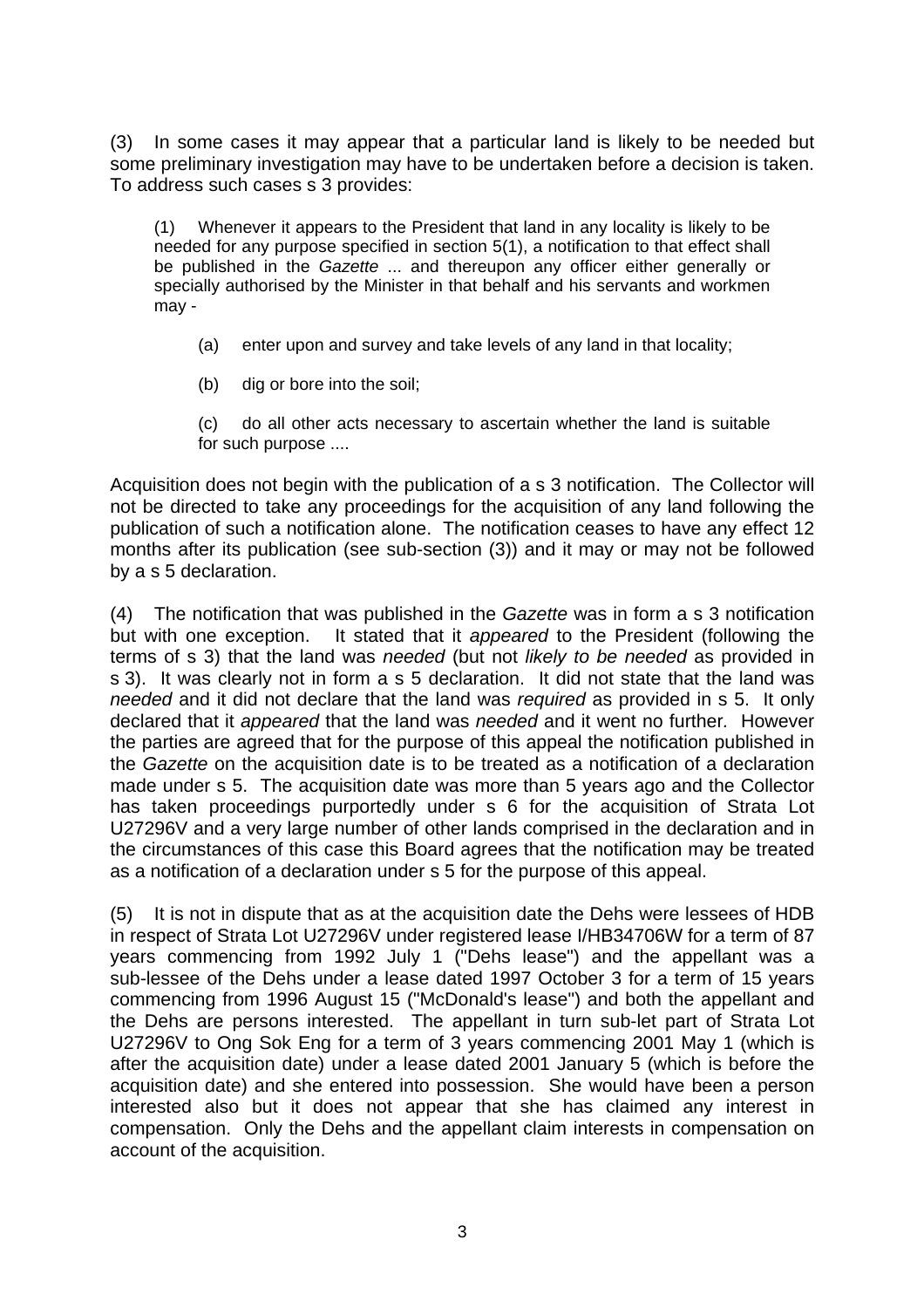(6) For the purpose of the inquiry held under s 10 the Dehs submitted a claim to compensation of \$4 400 000 and the appellant submitted a claim to compensation of \$691 899. By an award dated 2005 October 18 the Collector awarded compensation of \$4 151 700 for the land and apportioned it as to \$4 146 700 to the Dehs and as to the balance of \$5 000 to the appellant. Neither Ong Sok Eng nor any other person was treated as a person interested and there was no apportionment of the compensation among any persons other than the Dehs and the appellant.

(7) The appellant appeals against the award. At the hearing its petition of appeal was amended by including a claim of \$261 000 as the relief claimed. Mr Namazie said that this was made up of (a) \$168 000 for depreciated value of tenant's improvements, (b) \$88 000 for "loss of profit rental" from permitted sub-letting, and (c) \$5 000 for reasonable expenses. The relief claimed was later further amended to \$263 000 by an amendment of the depreciated value of tenant's improvements to \$170 000. Mr Namazie said that what the appellant sought by this appeal against the Collector's award was an increase in the compensation for the acquired land from \$4 151 700 to \$4 409 700 and an apportionment of the increased compensation as to \$4 146 700 to the Dehs and \$263 000 to the appellant. There was to be no change in the amount of the apportionment to the Dehs. The Dehs have not appealed and they are not and have not been made parties to this appeal although they are acknowledged as persons interested.

## *Acquired Land*

(8) Block 8 at Upper Boon Keng Road is a 12 storey HDB slab block on the site of Lot 5506 with commercial units on the first storey and residential units on the second to the twelfth storeys. The site is zoned "Residential and Commercial at First Storey Only" in the 1998 Master Plan. Strata Lot U27296V is a first storey eating house unit with an area of 292 sm in Block 8. As at the acquisition date the unit was occupied by the appellant for the purpose of its business as proprietor of a McDonald's Restaurant. Block 8 is part of an HDB mixed residential, commercial and industrial development bounded on the North by Upper Boon Keng Road, on the East by Lorong 1 Geylang, on the South by Sims Avenue and on the West by Kallang River. The Kallang MRT Station is nearby at Sims Avenue.

(9) For some reason not explained to this Board the Collector appears to have given 3 s 8 notices in relation to this acquisition. All the notices, dated 2001 April 9, 2001 July 4 and 2001 November 2 are substantially the same except that the first describes both the Dehs and the appellant as "Owner(s)" and the second describes the Dehs as "Owner" and the appellant as "Sub-tenant" and both describe the acquired land as "*Strata Lot* U27296V" and "*Title* I/HB34706W" which is the Dehs lease. The third notice is addressed to the Dehs and the appellant without any particular description and describes the acquired land as "Strata Lot U27296V" without any reference to the title or the Dehs lease. No s 8 notice appears to have been given to Ong Sok Eng although she would have been in possession of part of the eating house unit for the purpose of her business to the knowledge of the Collector by the time the notice dated 2001 November 2 was given. In response to one or more of these s 8 notices the Dehs and the appellant submitted separate claims to compensation as noted above. The Collector's award dated 2005 October 18 describes the acquired land as "Strata Lot U27296V" and "Title I/HB34706W".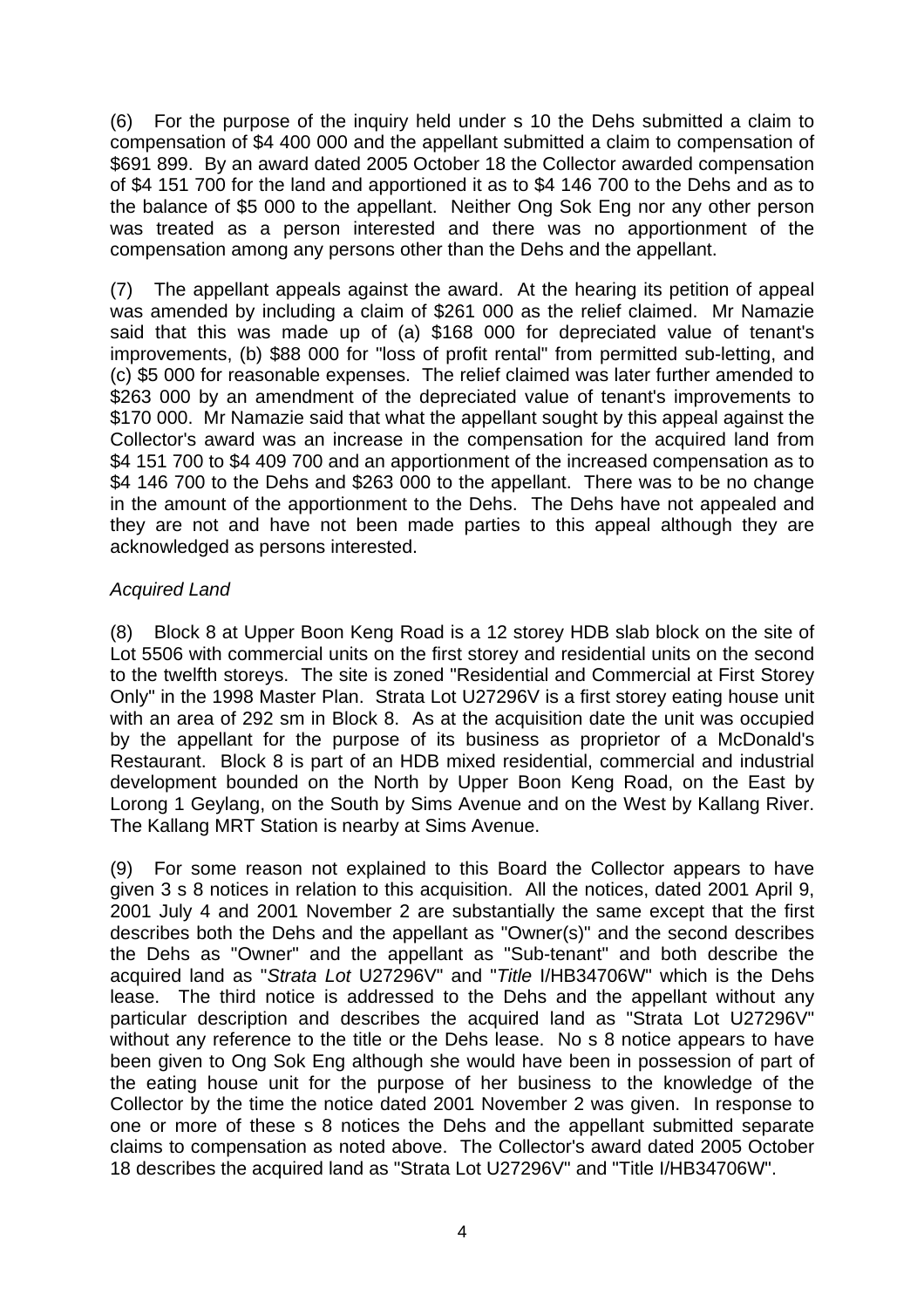(10) Section 10 provides:

(1) ... the Collector shall proceed to inquire into ... the value of the land and into the respective interests of the persons claiming the compensation, and shall, as soon as possible after the conclusion of the inquiry, make an award under his hand of -

...

(b) the compensation which in his opinion should be allowed for the land; and

(c) the apportionment of the compensation among all the persons known or believed to be interested in the land, of whom or of whose claims he has information, whether or not they have respectively appeared before him.

This Board has said on a number of occasions before that the Act contemplates one award of compensation for the acquired land and where there are more than one person interested of whom or of whose claims the Collector has information then an apportionment of the compensation among the persons interested. Reference may be made to *Syed Taha bin Salim Albar etc and anor v Collector of Land Revenue* (Decision dated 2002 September 12 in AB 1997.087 at para (10)) and *Prag Narain v Collector of Agra* (ILR 54 Allahabad 286 at p 292) both of which are in the appellant's bundle of authorities.

(11) Both Mr Namazie and Mr Abdul Rashid agree that the acquired land in this appeal is Strata Lot U27296V comprised in the Dehs lease. It is the whole of the eating house unit at Block 8 Upper Boon Keng Road #01-1066 under the Dehs lease. Both Mr Namazie and Mr Abdul Rashid also agree that the persons interested in respect of the compensation to be allowed for the acquired land are the Dehs and the appellant. On the evidence there can be no doubt that the acquired land is Strata Lot U27296V under the Dehs lease and the Dehs and the appellant are persons interested and this Board finds accordingly. It is unnecessary for the purpose of this appeal and this Board makes no finding as to whether or not Ong Sok Eng is also a person interested. The acquired land for which the compensation of \$4 151 700 has been allowed in the Collector's award is Strata Lot U27296V in the Dehs lease.

*Compensation*

(12) Section 33 of the Act provides:

(1) In determining the amount of compensation to be awarded for land acquired under this Act, the Board shall ... take into consideration the following matters and no others:

- (a) the market value
	- $(i)$  ...

(C) as at 1st January 1995 in respect of land acquired on or after 27th September 1995;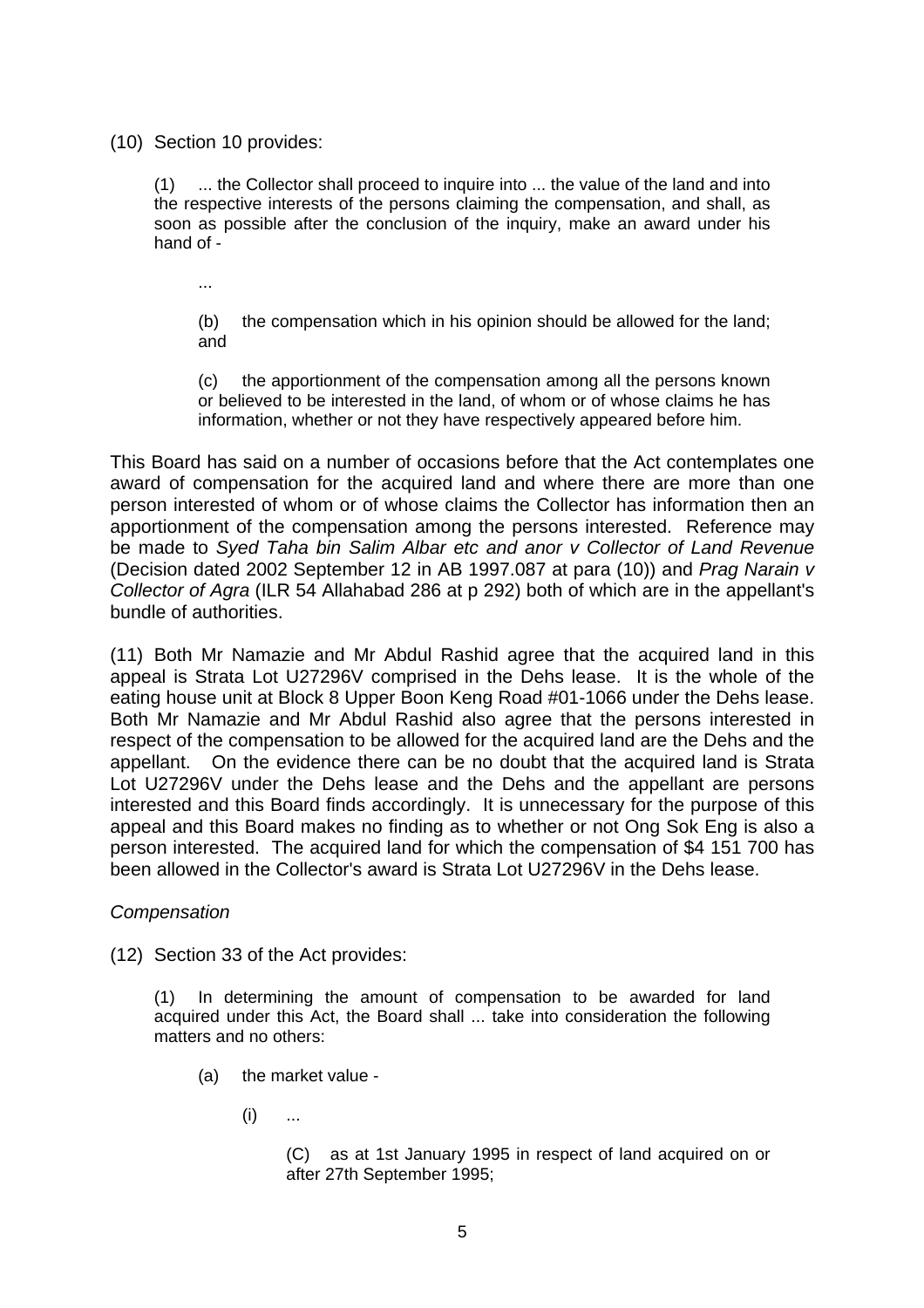(ii) as at the date of publication of the notification under section 3(1) if the notification is, within 6 months from the date of its publication, followed by a declaration under section 5 in respect of the same land or part thereof; or

(iii) as at the date of publication of the declaration made under section 5,

whichever is the lowest;

...

(e) if, in consequence of the acquisition, [the person interested] is compelled to change his residence or place of business, the reasonable expenses, if any, incidental to that change;

...

- (5) For the purposes of subsection (1) (a)
	- ...

(e) the market value of the acquired land shall be deemed not to exceed the price which a bona fide purchaser might reasonably be expected to pay for the land on the basis of its existing use or in anticipation of the continued use of the land for the purpose designated in the Development Baseline referred to in section 36 of the Planning Act 1998, whichever is the lower, after taking into account the zoning and density requirements and any other restrictions imposed under the Planning Act 1998 and any restrictive covenants in the title of the acquired land, and no account shall be taken of any potential value of the land for any other more intensive use ....

No notification under s 3(1) was published and the market value which is to be taken into consideration is the market value as at the acquisition date or as at 1995 January 1 whichever is the lower. The market value will be deemed not to exceed the existing use price or the Development Baseline use price whichever is lower.

#### *Petition of Appeal*

(13) The petition states:

Grounds of Appeal:

(i) The Collector's award is manifestly inadequate and unrealistic having regard to the provisions of Section 33 of the Land Acquisition Act (as amended).

(ii) In his grounds of award (SERS), the Collector claims that there is no market value ascribed for the Appellant's interest in the subject premises simply because its valuer opines that there is no enjoyment of profit rent in the Appellant's tenancy in the subject premises. The Collector has erred in arriving at his said decision as under Section 33(1)(a) of the Act, profit rent is not the only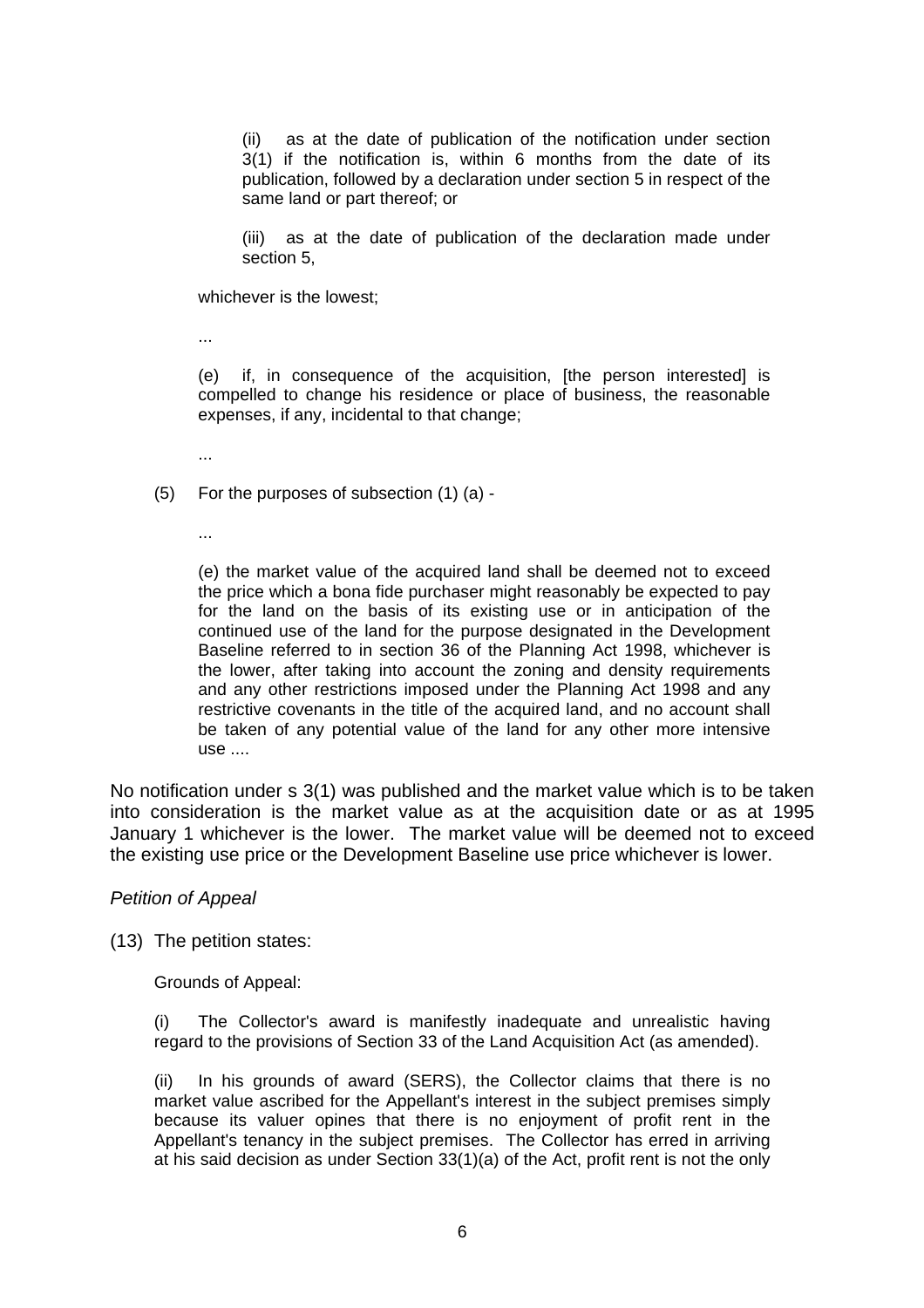factor in deriving the market value of the subject premises as at 11 March 2001. The market value should indeed comprise or take into account -

- a) profit rent (if any); plus
- b) depreciated value of tenant's improvements; plus
- c) loss of rental from permitted subletting.

The Collector is well aware of the fact that the landlords/owners' claim submitted is exclusive of the value of the Appellant's improvement cost. The original total cost incurred by the Appellant for renovation and improvement works (including all fitting out and installation of kitchen equipment and signage) carried out to the premises concerned was \$974,744.00.

As at 11 March 2001, the Net Book Value (depreciated value) of the Appellant's said improvements/fixed assets as at 11 March 2001 was \$580,000.00 calculated as shown in Appendix I hereto.

Consequent to the acquisition and delivery of possession of the subject premises, the Appellant also suffered loss of rental from permitted sub-letting. The total loss of rent from sub-letting for the balance 10.4 years of the Appellant's lease term is \$354,000.00 computed as shown in Appendix F hereto.

The Collector has erred in not giving any or adequate consideration to the above.

It appears that the principal ground of appeal is that the *market value* should "comprise or take into account profit rent, depreciated value of tenant's improvements and loss of rental from permitted sub-letting" although it is not immediately apparent whether it is a reference to the market value of Strata Lot U27296V under the Dehs lease or under the McDonald's lease.

## *Appellant's Case*

(14) As regards the depreciated value of tenant's improvements of \$170 000 the appellant's case is that the Collector has omitted to take this into account in determining the compensation to be allowed for the acquired land. The appellant says the value of these improvements should be assessed and awarded to the appellant. As regards the "loss of profit rental" of \$88 000 from permitted sub-letting (which presumably is intended to mean "profit rent" or "loss of rent") the appellant's case is that 50.1sm of the total floor space of 292sm under the appellant's lease was sub-let to 2 banks for their ATM machines and to Ong Sok Eng for a total rent of \$8 250/m and the whole of this loss is also to be awarded to the appellant. The remaining \$5 000 is for reasonable expenses under s 33(1)(e) and there is no dispute as to the amount or as to the apportionment of the compensation as to this part wholly to the appellant.

(15) Mrs Lydia Sng a director of Knight Frank Pte Ltd testified for the appellant. She referred to her report dated 2006 June 5. As regards the tenant's improvements she said that she adopted 2006 August 14 as the "cut-off" date because the Collector had indicated that he would take possession of the acquired land in 2006 August/September and until then the appellant would continue to have the use and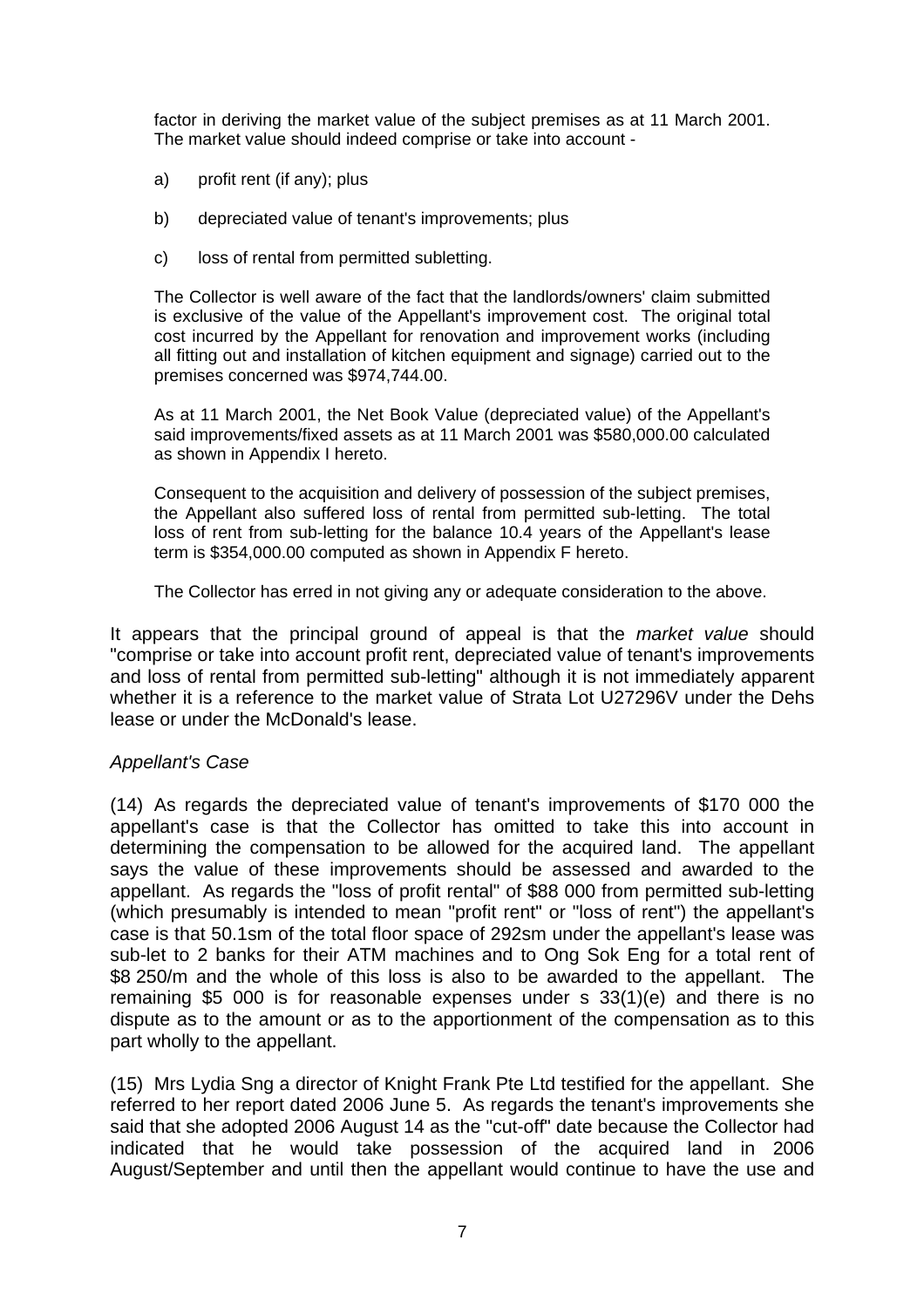enjoyment of the acquired land under its lease. McDonald's lease would expire on 2011 August 14 when the improvements would be written down to nil value. She adopted a "straight line" depreciation and arrived at \$168 000 for the improvements. She revised this to \$170 000 on her analysis of the appellant's ledger entries while she was giving evidence.

(16) Having regard to "prevailing market rents for similar premises in comparable locations" Mrs Sng accepted that the appellant did not enjoy any profit rent in respect of 241.9sm which is the part retained and occupied by the appellant. The appellant paid \$29 800/m head rent for 292sm and she attributed a directly proportionate part of the head rent to 50.1sm sub-let to the 2 banks and to Ong Sok Eng from whom it received in the aggregate \$8 250/m rent. She referred to the difference as profit rent and said the profit rent in respect of the 50.1sm was \$3 140/m. She allowed 30% for vacancy for a net receivable of \$26 373/y. She multiplied this by 3.35 which she said was the "YP for 5 yrs @ 15%" and rounded this down to \$88 000. She appeared to have allowed for a sinking fund but she did not say what rate she adopted for the remainder of the term under the McDonald's lease or whether there was any provision for tax but she was not asked. She said the "loss of rent from profit rent" was \$88 000.

(17) In answer to this Board Mr Namazie said that the compensation to be allowed for the acquired land was \$4 409 700 and that this should be apportioned as to \$4 146 700 to the Dehs and \$263 000 to the appellant. As to the evidence in support of the compensation Mr Namazie said that the only evidence was that which this Board had heard and seen referring to the oral evidence of Mrs Sng and Mr Poon Fook Kuan an accountant and the Vice President of Real Estate of the appellant and to the documents produced during the hearing. Specifically he referred to (a) the Dehs' claim submitted to the Collector, (b) the report of Associated Property Consultants Pte Ltd, (c) the report of Mrs Sng referred to above, and (d) the Collector's grounds of award. As regards the evidence as to apportionment Mr Namazie referred to the evidence of Mrs Sng. He said the Dehs had no interest. He said the whole of the \$263 000 was to be apportioned to the appellant and that the ratio of the appellant's interest to the Dehs' interest was not relevant.

## *Collector's Case*

(18) The Collector called no further evidence. Mr Rashid was content to rely on the documents before this Board. He referred to s 25(3) which provides that the onus of proving that the award is inadequate shall be on the appellant. Mr Rashid said that where the appeal was as to apportionment then the Dehs should have been brought in as additional respondents. He then referred to s 38(1) which provides -

When the amount of the compensation has been settled and there is any dispute as to the apportionment thereof, the Commissioner sitting alone shall decide the proportions in which the persons interested are entitled to share in the amount.

This is an appeal to this Board and the Dehs have not been brought in. As an appeal in respect of the amount of the compensation allowed for the land the appellant he said had only adduced evidence of tenant's improvements and accordingly this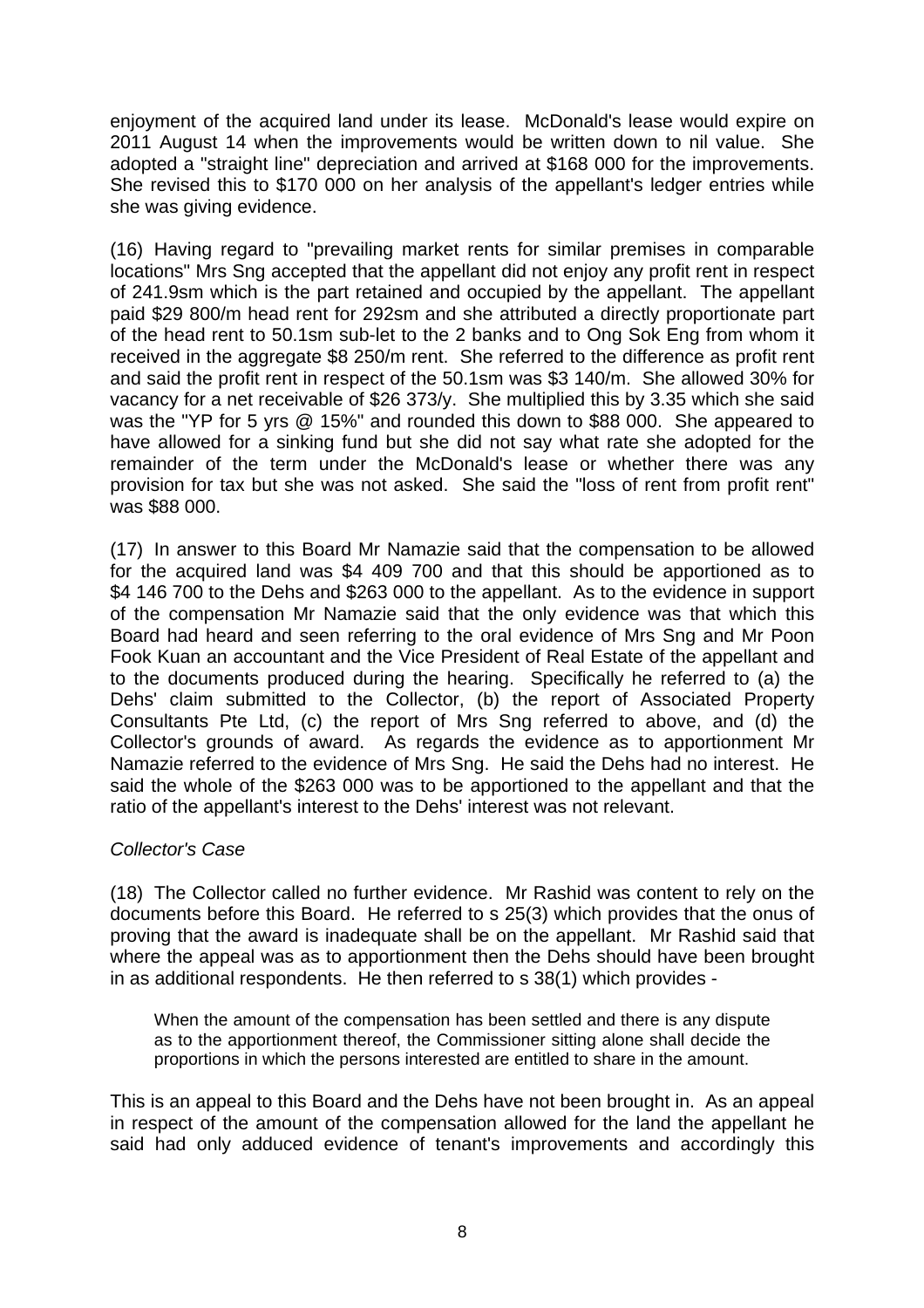appeal must fail. He did not specifically refer to the \$88 000 for loss of "profit rental" but the argument would presumably be the same.

(19) Mr Rashid then referred to Khublall, *Compulsory Land Acquisition - Singapore and Malaysia*, (2nd Ed) which has this statement at p 163 -

... the Land Acquisition Act requires the market value of the subject land to be valued not the various interests therein. Thereafter, for the purposes of apportioning the compensation, the various interests, if more than one, will be valued separately. The various methods of valuation discussed above can in general, be employed in valuing various interests as well. Where there are two or more interests subsisting at the same time on the same land, the value of each such interest has to be ascertained in order to apportion the compensation awarded for the land. This will enable an equitable apportionment to be carried out.

He submitted that there was no evidence to enable this Board to determine the amount of compensation to be awarded for the acquired land i.e. for Strata Lot U27296V under the Dehs lease. There was no evidence of the market value of the acquired land. There was also no evidence as to the values of the interest of the Dehs and of the appellant to enable an apportionment to be carried out.

## *Board's Decision*

## *Compensation and apportionment*

(20) As noted above the parties have agreed and this Board has found that the acquired land for the purpose of this appeal is Strata Lot U27296V under the Dehs lease. It is the 87 year leasehold interest under this lease. That land is the particular land comprised in the s 5 declaration. The Collector in his award dated 2005 October 18 made an award of the compensation to be allowed for that land. It is against that award that this appeal has been brought. It is the market value and the other matters mentioned in s 33 (and no others) in relation to that land which must be taken into consideration in determining the amount of compensation. See s 33(1). The interests of the Dehs and of the appellant are relevant as regards apportionment of the compensation between them. See Khublall (*op cit*) at p 163.

(21) Khublall (*op cit*) at pp 166, 167 gives an example of apportionment which is quite helpful in the context of this appeal. A freehold shop was let 5 years ago for 15 years at a net rent of \$40 000/y. The full rental value today is \$90 000/y. In the example the writer found that the valuation of the land (adopting the investment method) was \$1 384 600 and this was to be the award or compensation to be allowed for the land. He then proceeded to find that the valuation of the landlord's interest was \$1 032 400 and that of the tenant was \$257 000 (as there was clearly a profit rent enjoyed by the tenant for the remainder of the term). The aggregate of the landlord's interest and the tenant's interest was \$1 289 400. He then found that the compensation was to be apportioned as to 1 032 400/1 289 400 x \$1 384 600 to the landlord and 257 000/1 289 400 x \$1 384 600 (which is the balance) to the tenant. It will be observed that the market value of the land is not the same as the aggregate of the values of the landlord's and the tenant's interests and that the ratios of the values of the respective interests to the aggregate value are relevant as to apportionment.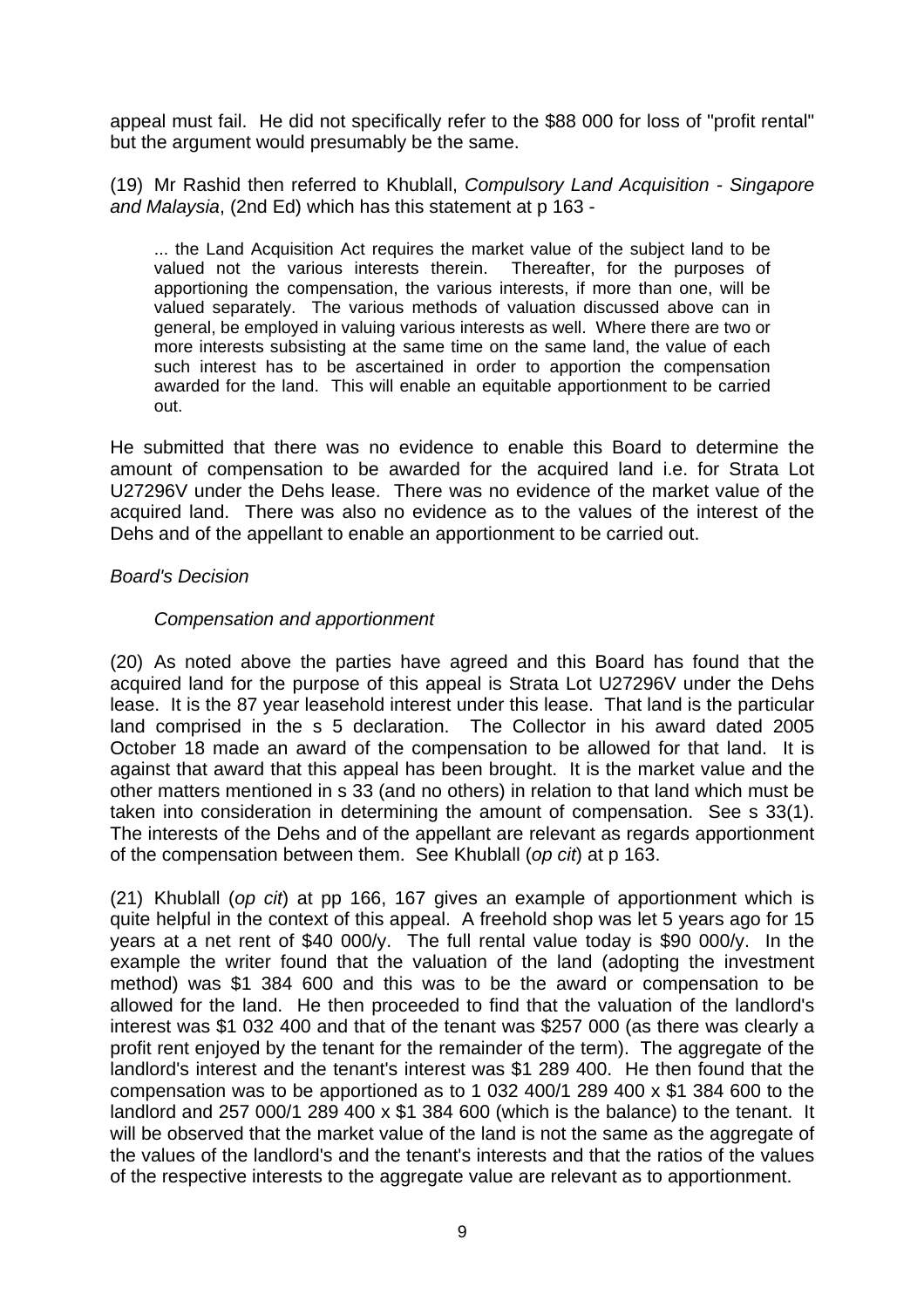## *Tenant's Improvements*

(22) The claim to compensation submitted by the Dehs contains this statement:

... claim of \$4,400,000.00 with vacant possession for the aforesaid property (Based on prevailing market value for the acquired property as at 11 March 2001 using the comparison method of valuation. N.B. This amount is exclusive of the value of tenant's improvements)

The reference to the "aforesaid property" in the claim was a reference to the acquired land. The Collector awarded compensation of \$4 151 700 for the land and Mr Namazie's argument appears to be that since the Dehs' claim was "exclusive of the value of tenant's improvements" then the value of the tenant's improvements (and the profit rent if any) should be added to the amount of the compensation. This Board cannot agree with that.

(23) The Dehs' claim which is said to be based on the prevailing market value was not supported by a valuation report and if it was the report is not before this Board. If there was any valuation report which the Collector relied on (in determining the amount of the compensation for the acquired land) such report is also not before this Board. The report of Associated Property Consultants Pte Ltd dated 2005 September 25 offers no evidence of any valuation of the acquired land. It was a valuation of the appellant's interest as lessee of the Dehs. The Collector's grounds of award offer no assistance. He appeared to have missed the point altogether and gave no grounds for the award of compensation for the acquired land or of the apportionment but no objection has at any time been taken as to this failure. While the grounds of award such as they are may be silent as to the finding of the amount of the compensation which in the Collector's opinion should be allowed for the land it does not follow that there was no finding of this amount or that the tenant's improvements have not been taken into account. The Collector has made his award and the onus of proving that the award is inadequate is on the appellant. See s 25(3).

(24) Mrs Sng said that the improvements had a depreciated value of \$170 000. In this Board's view the improvements may have added value to the acquired land but it is by no means certain. If they did then they would be reflected in the market value of the acquired land. However Mrs Sng gave no evidence of this market value. She appeared not to have had any instructions to do that. In para 1.0 of her report dated 2006 June 5 she said:

We thank you for your instructions to advise on the claim for compensation for the purpose of appeal against the award issued by the Collector of Land Revenue in respect of your interest as Tenant, arising from the compulsory acquisition.... The subject property was acquired ... under the Land Acquisition Act (Cap. 152) in accordance with Notification No. 686 dated 13 March 2001 and first published in the Government Gazette (Electronic Edition) on 22 March 2001.

The entire report was consistent with the valuation of the appellant's interest in the eating house unit under the McDonald's lease i.e. the 15 year leasehold term and not the valuation of the 87 year leasehold term under the Dehs lease.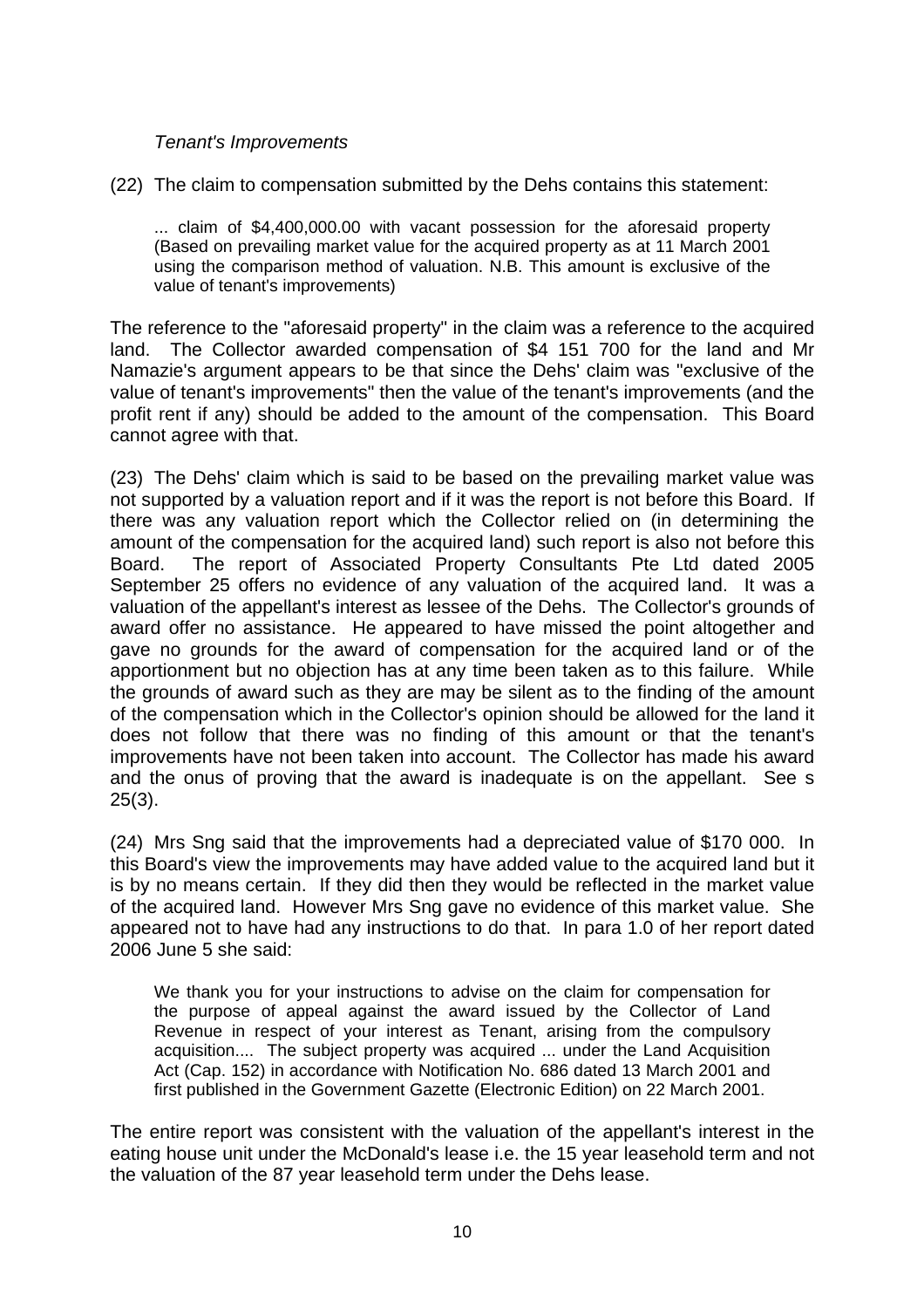(25) Continuing in para 1.0 of her report Mrs Sng said:

We have made the necessary searches and investigations to assist us in our assessment of value and following our inspection of the subject property, are pleased to submit our report and valuation hereunder.

Under cross examination Mrs Sng said that the "subject property" was the McDonald's lease and that she did not at any time at all take into account the valuation of the 87 year leasehold under the Dehs lease which is the acquired land. She gave no evidence of the market value of the acquired land.

## *Profit Rent Loss of Profit Rental*

(26) A leasehold interest, such as the interest of the appellant as tenant of the Dehs under the McDonald's lease, has a value where the full rental value exceeds the contractual rent payable, such as the rent payable by the appellant to the Dehs if that is the case. The difference between the full rental value and the contractual rent is termed "Profit Rent". See Johnson, Davies & Shapiro, *Modern Methods of Valuation* (9th Ed) at p 125 *et seq.*

(27) Mr David Chia who wrote the report of Associated Property Consultants Pte Ltd dated 2005 September 25 said in para 8.0 of the report:

The evidence of lettings of eating houses in 2000 and 2001 provided under Appendix 'B' serve to support that the Contracted Rent of \$102 per square metre per month was above prevailing market rental levels.

The rent payable by the appellant was \$29 800/m for 292sm or approximately \$102/sm/m. Appendix 'B' has these particulars of lettings -

| S/N | Property                                    | Floor<br>Area | Monthly<br>Rent | Rate<br>(Spsm) | Commencement<br>of Tenancy  |
|-----|---------------------------------------------|---------------|-----------------|----------------|-----------------------------|
|     | 1 435A Hougang Av 8 #01-01                  | 323sm         | \$27 100        | \$84           | 2000 May 1                  |
|     | 2 43 Bendemeer Rd #01-1000 220.74sm \$8 800 |               |                 | \$40           | 2001 Aug 1<br>(Tender Date) |
|     | 3 267A Toh Guan Rd #01-01                   | 402sm         | \$37 800        | \$94           | 2001 May 1                  |

The conclusion to be drawn from his report is that there was no profit rent enjoyed by the appellant as tenant under the McDonald's lease.

(28) Mrs Sng said that all these 3 lettings were of inferior properties. Her argument would have proceeded that no inference could be drawn as to the full rental value of the eating house unit at Strata Lot U27296V as at the acquisition date or at least not without making an appropriate adjustment to reflect the differences. In any case she agreed that there was no profit rent in respect of 241.9sm which is that part of the eating house unit occupied by the appellant. Her evidence appears to be that there could be profit rent enjoyed by the appellant in respect of the remaining 50.1sm part.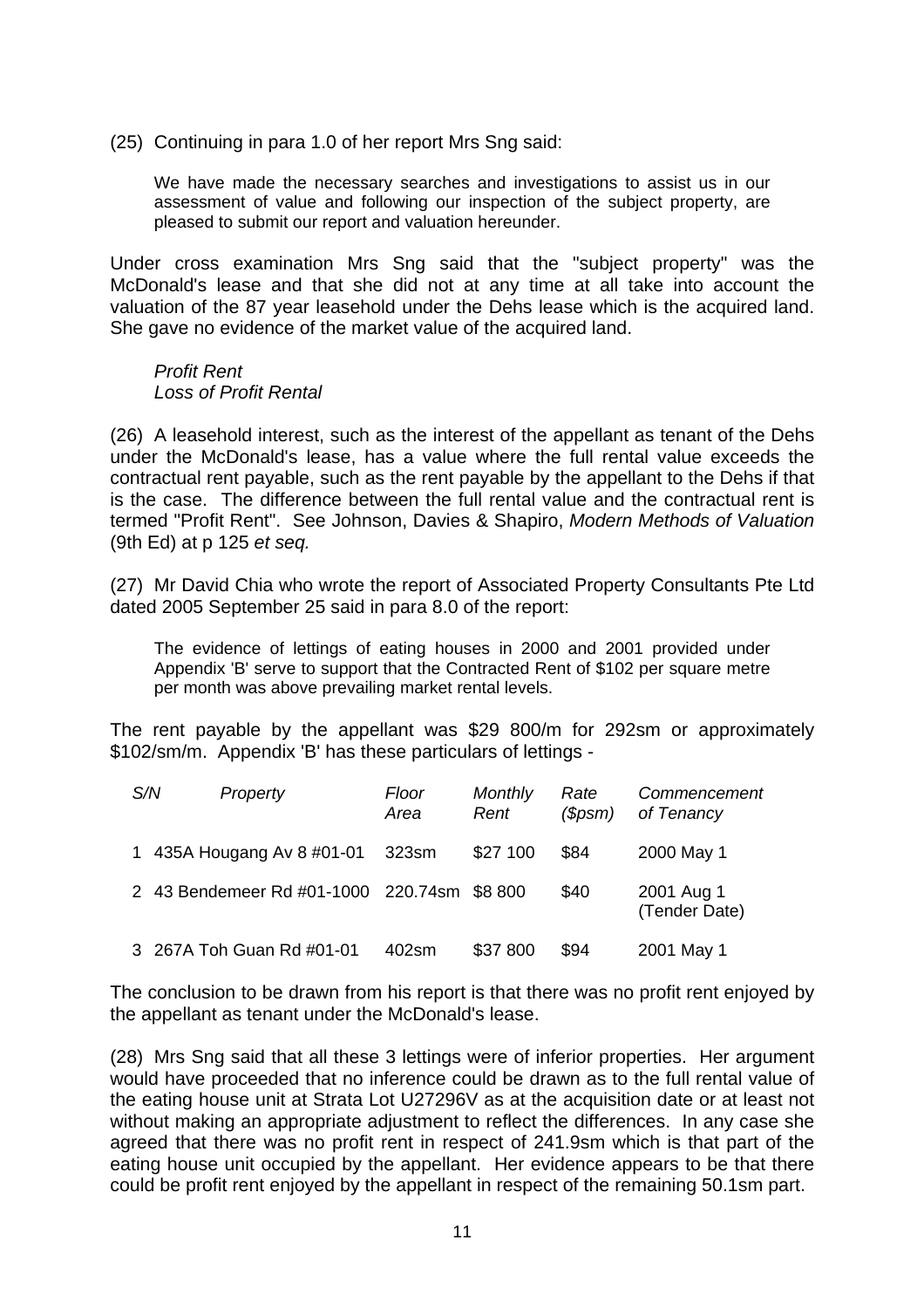(29) A leasehold interest where the lessee enjoys profit rent has a value because a purchaser of the lease will be entitled to occupy the property under the lease terms paying a contractual rent that is lower than the full rental value and will be able to sub-let it at the higher rent for a profit. In respect of the 50.1sm part of the eating house unit under the McDonald's lease the contractual rent is not \$29 800/292sm x 50.1sm per month which is what Mrs Sng has assumed for the purpose of her calculation of the profit rent. There is no existing lease for such part of the acquired land the terms of which provide for such rent. There can be no purchaser to be found for a lease that does not exist. The existing lease is for the entire 292sm. If there was a lease of a 50.1sm part concluded at about the same time as the McDonald's lease the reserved rent would have been substantially higher than \$29 800/292sm x 50.1sm per month. As to the remaining 241.9sm retained by the appellant there is no evidence that tenants could be found or permitted under the McDonald's lease and if so at what rent.

(30) The rent receivable for the sub-letting may add value to the McDonald's lease. The appellant pays \$29 800/m for an eating house unit of 292sm part of which it can sub-let for a rent receivable of \$8 250/m and the rest it can occupy under the terms of its lease. Assuming that there are no expenses associated with the rent receivable it may appear that the rent payable under the McDonald's lease is effectively \$21 550/m for 241.9sm or about \$89/sm/m. Under cross examination Mrs Sng said she would think that this was lower than the market rent by comparison with the 3 lettings referred to by Mr Chia. She did not refer to any other comparable lettings. In her calculation of the profit rent she allowed 30% for vacancy. Taking this into account the effective rent would have been much higher than \$89/sm/m. On the evidence this Board is unable to find that there is any profit rent enjoyed by the appellant under the McDonald's lease. Even if there is any profit rent the value of this profit rent cannot be added to the amount of the Collector's award of compensation to determine the amount of the compensation to be allowed for the acquired land. The value of the profit rent if any would be relevant as regards apportionment of the compensation between the Dehs and the appellant.

(31) No competent witness gave any evidence of the market value of the acquired land before this Board. There is no evidence of the market value of the acquired land in any of the documents. There are no materials to enable this Board to determine the market value of the acquired land and there are no materials as to any of the other matters to be taken into consideration in determining the compensation to be awarded for the acquired land.

# *Grounds of Appeal*

(32) The appellant has not discharged the onus of proving that the Collector's award is inadequate and para (i) of the grounds of appeal fails. Tenant's improvements may or may not have added value to the acquired land but the appellant has adduced no evidence of the market value of the acquired land as at any date at all whether or not the tenant's improvements are taken into consideration. As regards profit rent the appellant has not proved that there was any such profit rent enjoyed by the appellant under the McDonald's lease and even if there was any such profit rent the appellant has not proved that such profit rent or the rent from permitted